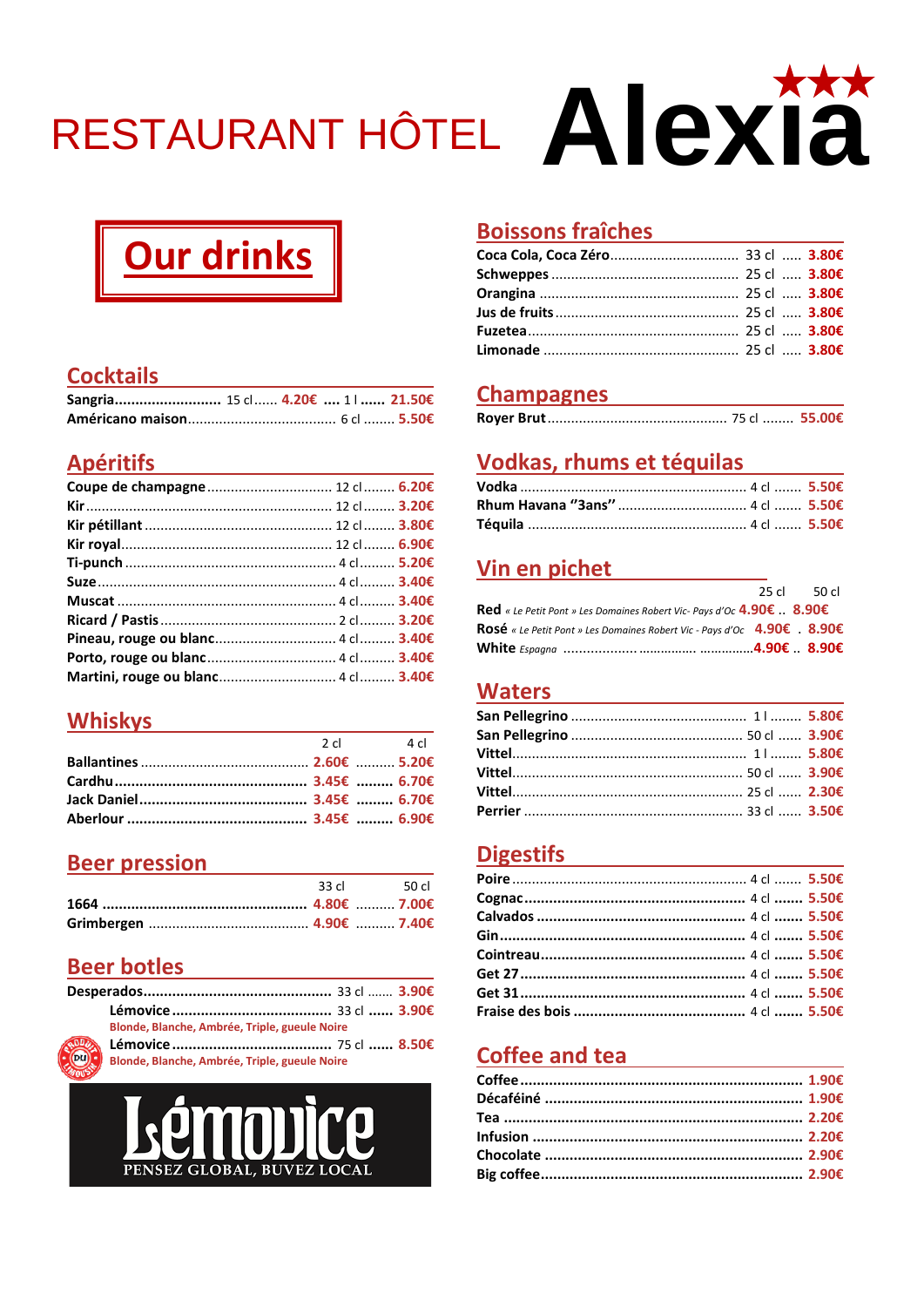## **Our Wine List**

| <b>RED WINES</b>                                                                               | 75cl        | <b>37.5cl</b> | <b>12cl</b> |
|------------------------------------------------------------------------------------------------|-------------|---------------|-------------|
| Côtes de Bordeaux<br>Saint-Emilion Grand Cru (AOC) "Château Franc la Rose" 35.90€              |             |               |             |
| <b>Bourgogne</b><br>Pinot Noire Vieilles Vignes (AOP) "Château Santenay" 24.90€                |             |               |             |
| Vallée de Loire<br>Saumur-Champigny (AOP) "Les Longes"  23.90€                                 |             | 15.90€        | 3.90€       |
| Saint Nicolas de Bourgueil (AOC) "Le Clos du vigneau"  23.90€                                  |             | 15.90€        | 3.90€       |
| <b>Sud-Ouest</b><br>Bergerac (AOC)"La Futée De Tourmentine" 21.90€                             |             |               |             |
| <b>WHITE WINES</b>                                                                             | 75cl        | <b>37.5cl</b> | 12cl        |
| Vallée de la Loire                                                                             |             |               |             |
| Valençay (AOP) "Cuvée Chevrefeuille"  23.90€<br>Quincy" (AOP) "Domaine Siret Courtaud"  23.90€ |             | 15.90€        | 3.90€       |
| Coteaux Du Layon (AOP) "Les Malecots" 23.90€                                                   |             |               | 3.90€       |
| <b>Bourgogne</b>                                                                               |             |               |             |
| <b>ROSE WINES</b>                                                                              | <b>75cl</b> | <b>37.5cl</b> | 12cl        |
|                                                                                                |             | 17.90€        |             |
| Tavel Cuvée Roc Epine "Domaine Lafond" BIO  24.90€                                             |             | 15.90€        |             |
| Les domaines Robert Vic - Pays D'oc "Petit Pont"  12.90€                                       |             |               |             |
| Cote De Provence (AOP) "Chateau Montaud" 21.90€                                                |             | 13.90€        | 3.90€       |
|                                                                                                |             |               |             |

*Alcohol abuse is dangerous for your health, consume in moderation*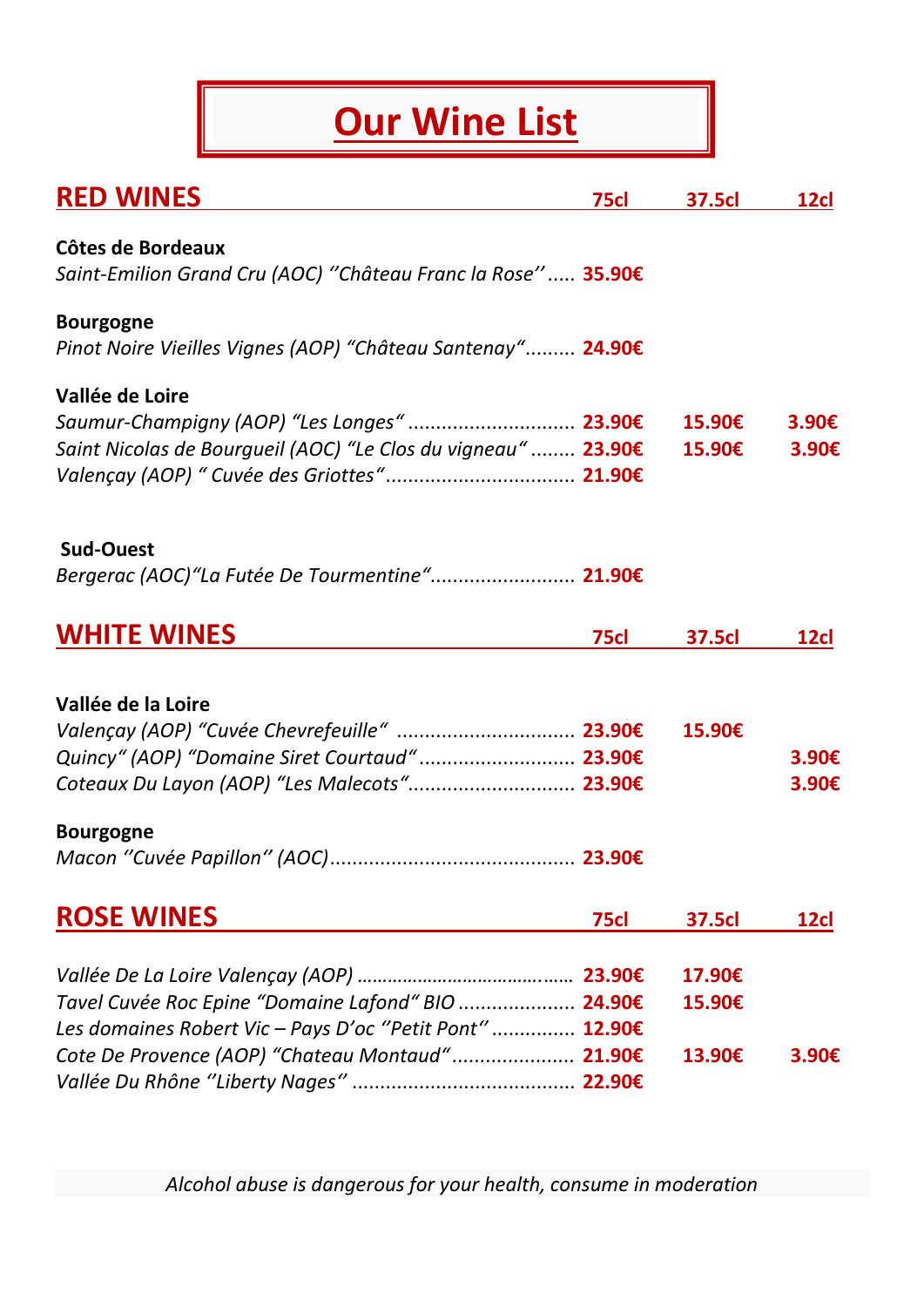# **Starters**

| Puff pastry « vol au vent »                                                                                                           |                                   |        |
|---------------------------------------------------------------------------------------------------------------------------------------|-----------------------------------|--------|
| whith chorizo and mushrooms confit11.90€<br>Grilled leek grated eggand wallnut crumble<br>white balsamic vinaigrette Végétarian11.90€ |                                   |        |
|                                                                                                                                       |                                   |        |
|                                                                                                                                       |                                   |        |
|                                                                                                                                       | « extra plate : $1.50 \epsilon$ » |        |
| <b>Salads</b>                                                                                                                         |                                   |        |
|                                                                                                                                       | SMALL LARGE                       |        |
| Salad whit crispy « Gouzon » pastry                                                                                                   |                                   |        |
| and pickles carrots Végétarian                                                                                                        | 10.90€ 14.90€                     |        |
| Salade, tomatoes, crispy « Gouzon », pickles carots                                                                                   |                                   |        |
| Classic Dressing (Sunflower Oil, Balsamic Vinegar, Mustard, Salt, Pepper)                                                             |                                   |        |
|                                                                                                                                       |                                   |        |
| Salad, Tomatoes, Tome Cheese, Ham, Walnuts, Limousin Apple, Croutons                                                                  |                                   |        |
| Classic Dressing (Sunflower Oil, Balsamic Vinegar, Mustard, Salt, Pepper)                                                             |                                   |        |
|                                                                                                                                       | .10.90€                           | 14.90€ |
| Smocked salmon, tapenade Toast, tomatoes and lemon zeste confit                                                                       |                                   |        |
| Classic Dressing (Sunflower Oil, Balsamic Vinegar, Mustard, Salt, Pepper)                                                             |                                   |        |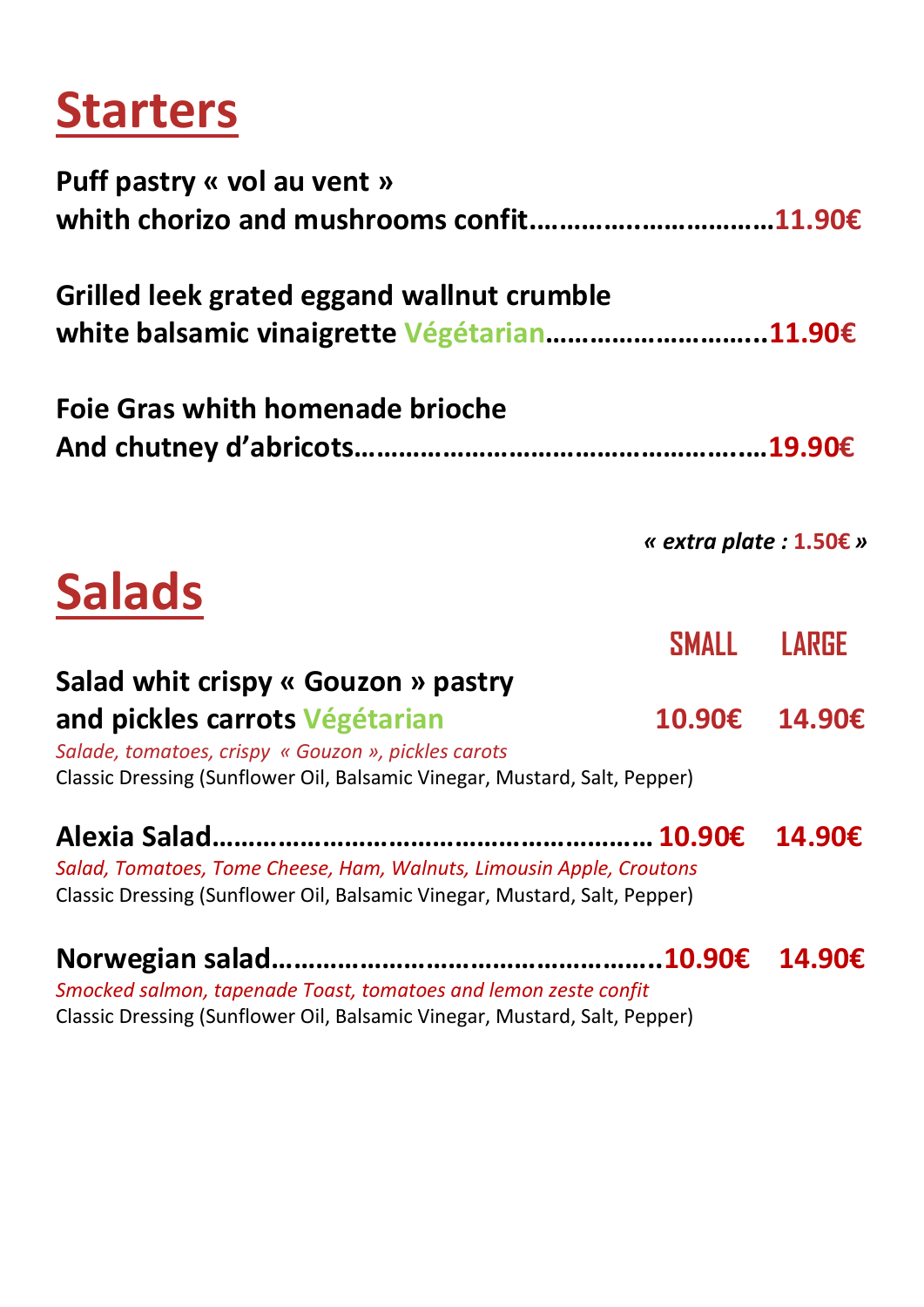

### **Salmon steack grilled on its skin**

**4/4 condiments** *(olive oil, capers, olives, tomatoes, shallots)***.….……18.90€** *Fresh Julienne of vegetables and mushed potatoes whith herbs*

### **Filet of gilt-head sea bream,**

**lime cream and caprons..………………………………………..21.90€** *Fresh Julienne of vegetables and mushed potatoes whith herbs*

# **Meats**

| Every piece of Meat comes with homenade French Fries and Salad.  |  |
|------------------------------------------------------------------|--|
| Rib Steak 300g/350g Local Limousine Breed (selon arrivage)26.90€ |  |
|                                                                  |  |
|                                                                  |  |
|                                                                  |  |
| Ground Beef with an Egg on Top Local Limousine Breed 11.90€      |  |
| Homemade Sauce: Pepper; Shallot; Blue Cheese Extra sauce : 0.60€ |  |

*« Extra plate :* **1.50€** *»*

# **Our Specialities**

**Veal's Head with Gribiche Sauce …………………………15.50€** *Steamed Potato with « Gribiche » Sauce* **"Assiette Creusoise" (from Creuse) …………………….12.90€** *« Fondu Creusois » with Camembert cheese, Ham, Salad, homenade French Fries* **Rosted Calf's Sweet Bread ………………………………….24.90€** *Veal sweetbread whith fried mushrooms and cauliflower purée*

# **Sides**

**Pasta, homenade french fries, salad, cauliflower purée, Fresh Julienne of vegetables, mushed potatoes whith herbs**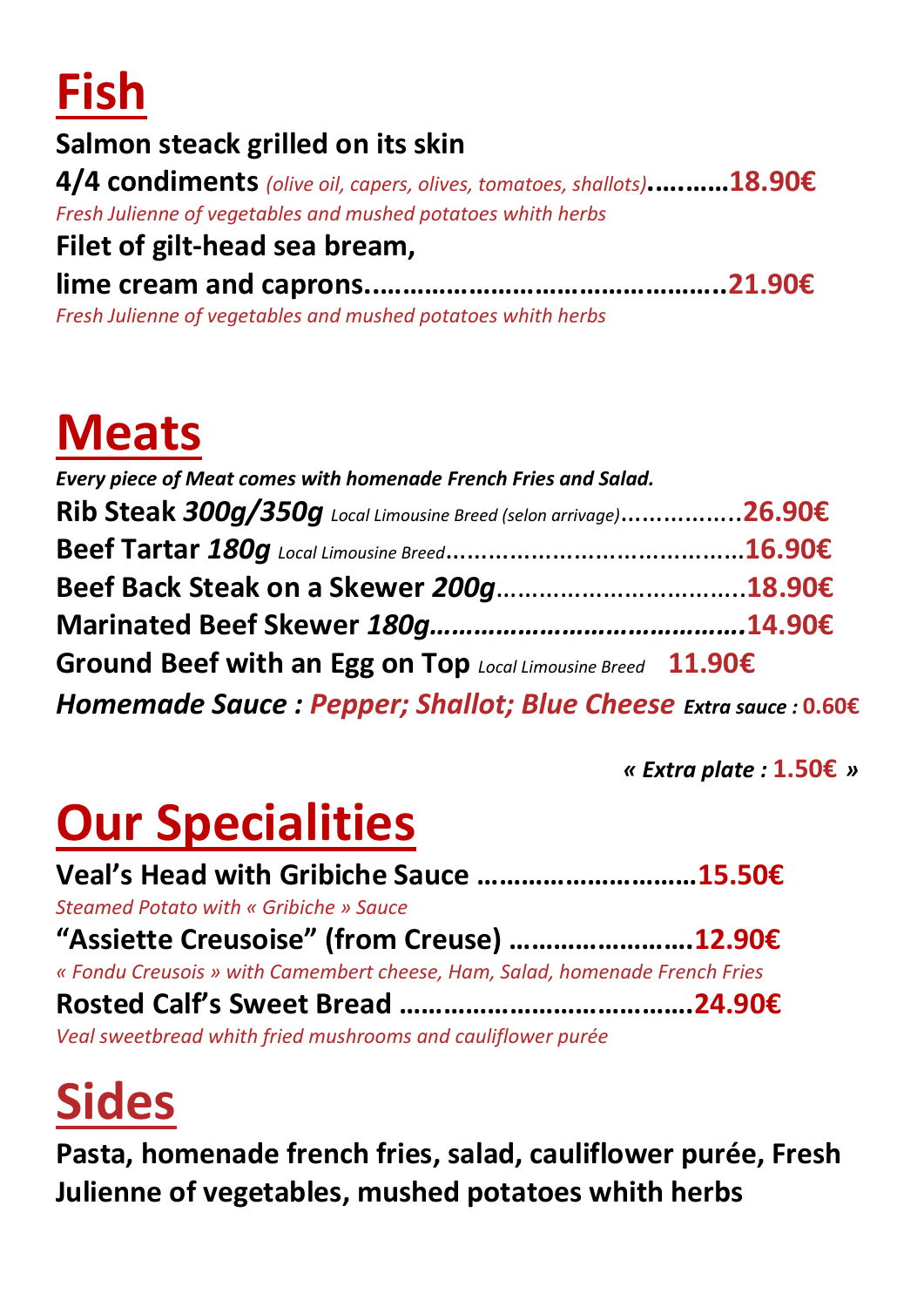# **Burgers**

### *Every burgers comes with homenade French Fries*

| Local Ground Beef, Tomatoes, Salad, Cheddar, Onions, Cocktail Sauce |  |
|---------------------------------------------------------------------|--|
|                                                                     |  |
| Local Ground Beef, Bacon, Raclette Cheese, Onions                   |  |
|                                                                     |  |
| Grilled chicken, tomatoes, Cheddar, Onions, homenade BBQ sauce      |  |

# **Pizzas**

| Tomato Sauce, Mushrooms, Olives, Ham, mozzarella                           |  |
|----------------------------------------------------------------------------|--|
|                                                                            |  |
| Tomato sauce, Gorgonzola, Bleu cheese, Tome whith Montlebeau, mozzarella   |  |
|                                                                            |  |
| Tomato sauce, mozzarella, olives                                           |  |
|                                                                            |  |
| Tomato sauce, ham, mushrooms, Olive, eggs, mozzarella (served as a turnip) |  |

# **Pastas**

**Carbonara Tagliatelle………………………………………………..10.90€** *Diced Bacon, Mushrooms, Onions, egg yolk, gruyère* 

| Chicken Breast, Mushrooms, Onions, Cream |  |
|------------------------------------------|--|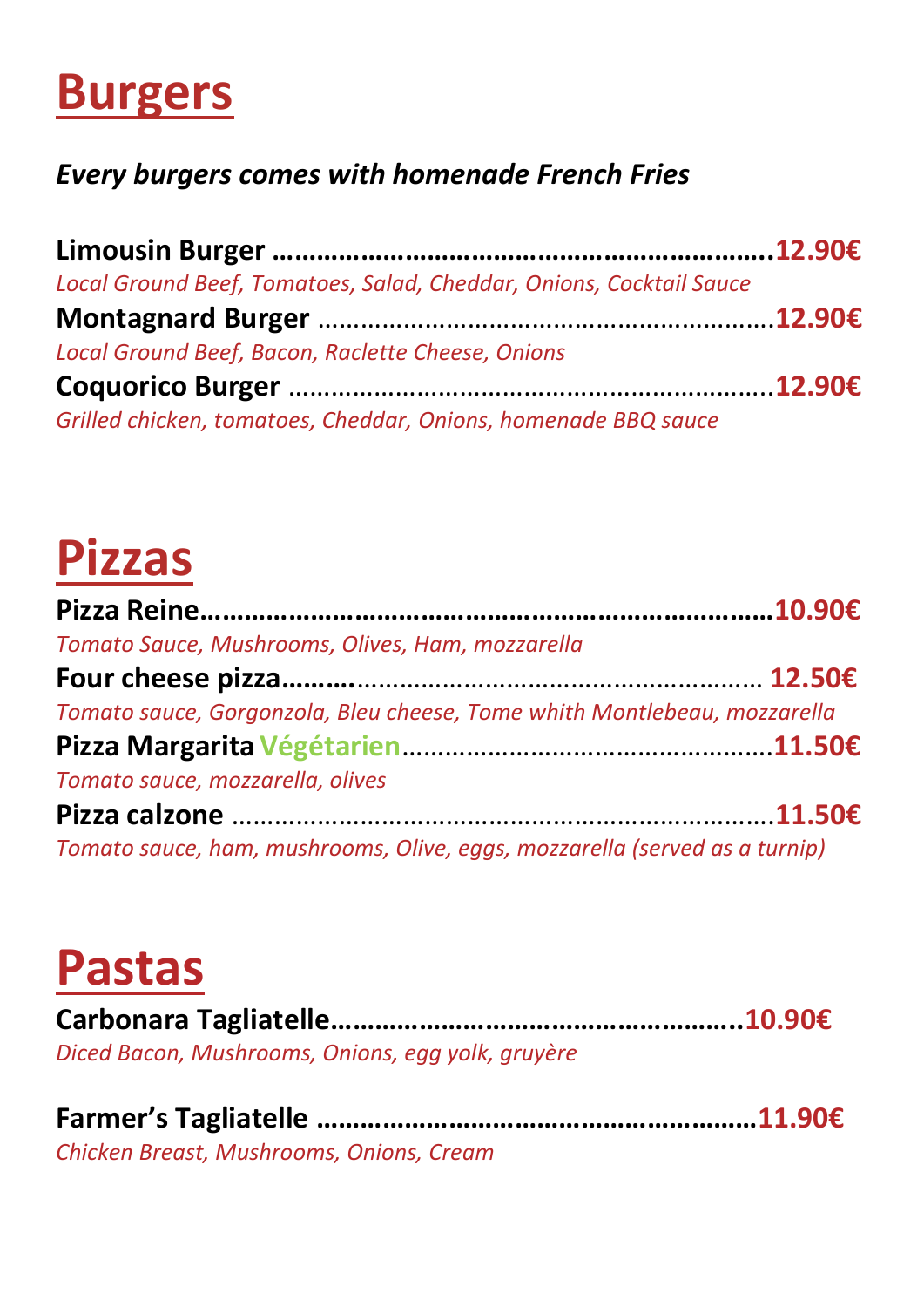| <b>Starters Foie Gras whith homenade brioche</b><br>and chutney d'abricots<br><b>Or</b> Grilled leek grated eggand wallnut crumble<br>white balsamic vinaigrette<br>Smocked salmon, tapenade Toast, tomatoes and lemon zeste confit<br><b>Rosted Calf's Sweet Bread</b><br>Veal sweetbread whith fried mushrooms and cauliflower purée |
|----------------------------------------------------------------------------------------------------------------------------------------------------------------------------------------------------------------------------------------------------------------------------------------------------------------------------------------|
|                                                                                                                                                                                                                                                                                                                                        |
|                                                                                                                                                                                                                                                                                                                                        |
|                                                                                                                                                                                                                                                                                                                                        |
|                                                                                                                                                                                                                                                                                                                                        |
|                                                                                                                                                                                                                                                                                                                                        |
|                                                                                                                                                                                                                                                                                                                                        |
|                                                                                                                                                                                                                                                                                                                                        |
|                                                                                                                                                                                                                                                                                                                                        |
|                                                                                                                                                                                                                                                                                                                                        |
|                                                                                                                                                                                                                                                                                                                                        |
| <b>Homenade French Fries and salad</b>                                                                                                                                                                                                                                                                                                 |
| Filet of gilt-head sea bream, lime cream                                                                                                                                                                                                                                                                                               |
|                                                                                                                                                                                                                                                                                                                                        |
| Fresh Julienne of vegetables and mushed potatoes whith herbs                                                                                                                                                                                                                                                                           |
| <b>Choose from all the Desserts Available</b>                                                                                                                                                                                                                                                                                          |
|                                                                                                                                                                                                                                                                                                                                        |
|                                                                                                                                                                                                                                                                                                                                        |

|                    | <b>Starters Alexia Salad</b><br>Salad, Tomatoes, Tome Cheese, Ham, Walnuts, Limousin Apple,                                   |
|--------------------|-------------------------------------------------------------------------------------------------------------------------------|
|                    | <b>Croutons, Classic Dressing</b><br>(Sunflower Oil, Balsamic Vinegar, Mustard, Salt, Pepper)                                 |
| Or                 | Puff pastry « vol au vent »                                                                                                   |
|                    | whith chorizo and mushrooms confit                                                                                            |
| <b>Main course</b> |                                                                                                                               |
|                    | Salmon steack grilled on its skin                                                                                             |
|                    | 4/4 condiments (olive oil, capas, olives, tomatoes, shallots)<br>Fresh Julienne of vegetables and mushed potatoes whith herbs |
| <b>Or</b>          | <b>Marinated Beef Skewer whith shallots sauce</b><br><b>Homenade French Fries and salad</b>                                   |
|                    | Desserts Crème brûlée made whith vanille and cream from                                                                       |
|                    | <b>the Montlebeau farm</b> (Vareilles 23300)                                                                                  |
|                    | <b>Red fruits and vanilla custard « Milles feuilles »</b>                                                                     |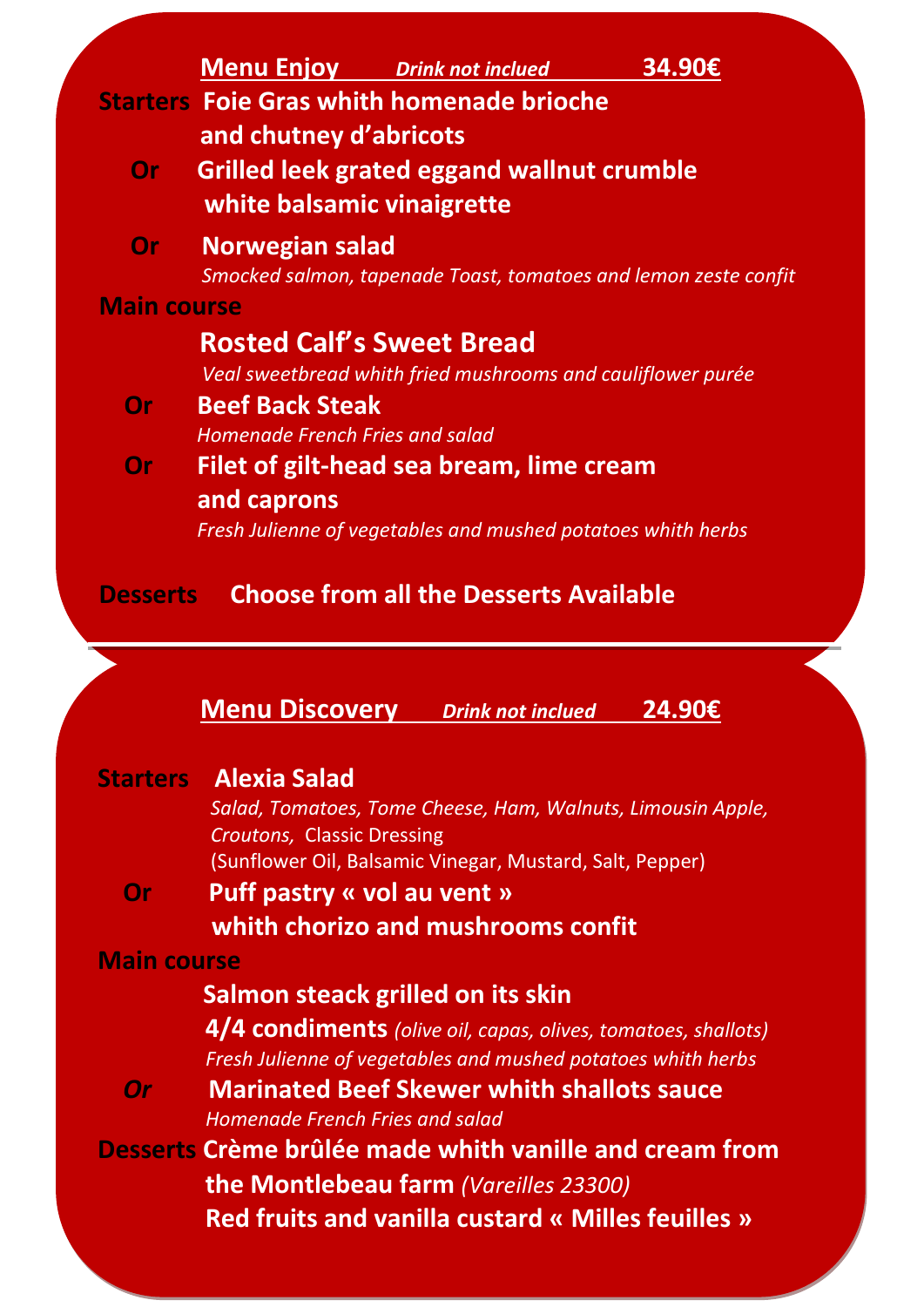# **Cheese**

**Three Local Cheese (From Limousin) on a Plate** …………….**6.50€** *Gouzon, camembert whith Verneuil, tome whith Montlebeau* 

# **Homenade** *desserts*

| Crème brûlée made whith vanille and cream from          |  |
|---------------------------------------------------------|--|
| the Montlebeau farm (Vareilles 23300)7.90€              |  |
|                                                         |  |
| Red fruits and vanilla custard « Milles feuilles »7.90€ |  |
| Dark chocolate and wallnut dessert                      |  |
|                                                         |  |
| Cottage Cheese from the Farm of « Les Fayes »4.90€      |  |
| Extra: Red fruits coulis, honey                         |  |

# **Ice cream**

| Iced Chocolate or Coffee with Whipped Cream 6.90€                      |  |
|------------------------------------------------------------------------|--|
|                                                                        |  |
| Vanilla ice Cream, Melted Chocolate, Whipped Cream and Roasted Almonds |  |
|                                                                        |  |
| Green apple sorbet, calvados                                           |  |
|                                                                        |  |
| Ice cream caramel, Whipped Cream, salted butter caramel                |  |
|                                                                        |  |
| Red fruits compote, vanilla ice cream, whipped cream                   |  |
|                                                                        |  |
|                                                                        |  |